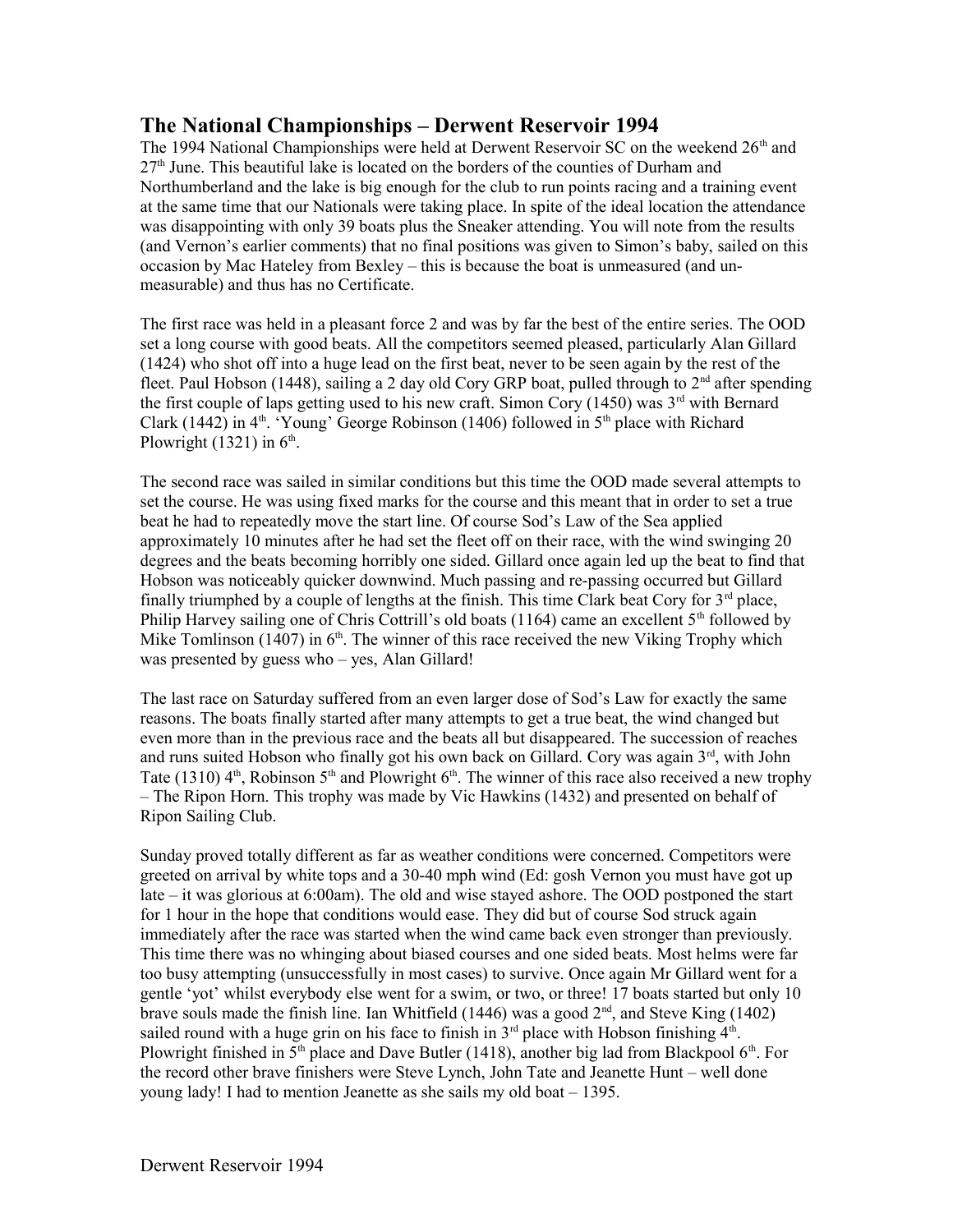Attempts to sail the last race were doomed to failure. It was started in what I feel were clearly unsuitable conditions. The wind was now a steady 40 mph with frequent stronger gusts. 13 hero's started but all were blown over on the beat. The wind was now so strong that it became impossible to right the capsized dinghies and helms were left clinging to their upturned hulls whilst they were tossed around like toys – matters had now progressed from being thoroughly nasty to actually dangerous. However the rescue crews came out tops – personnel were removed from their capsized craft which were left to drift ashore on their own. Surprisingly boat damage was minor and human damage nil. The whole incident was compounded by the host club who were sailing points racing on the other end of the lake. All their boats fell over too but the OOD in charge of that racing was unsure how many boats were racing and thus how many crews were involved. One of their sailors became very hysterical and at this point panic replaced clear thinking. An ambulance was called in case anyone was hypothermic but this alerted the police and they then called in the RAF! We were now inundated with a full scale disaster situation, including an Air/Sea Rescue helicopter but no casualties. I am glad that I did not have to pay the bill for the helicopter at £8000 per hour. To think that I can never get a helicopter to train my soldiers when I need one!

Anyway so concluded another Nationals with only 4 races sailed (Ed: If we had a trophy for the fifth race would anyone ever win it?). One year we will surely complete the full programme. Alan Gillard once again collected his usual haul of trophies with the Downs Cup, the Viking Trophy and the Nationals Trophy (for a record  $5<sup>th</sup>$  time). The Under Trophy was retained by Nicola White and the Over Trophy by Richard Plowright. George Robinson won the Well Over Trophy, the Cadzow Trophy went to Mike Tomlinson (1407) and the Scaling Belle Cup to Jeanette Hunt. The Altogether Shield for the club with 3 best helms overall went by a mere one quarter of a point to Scaling Dam over Ripon, and Paul Hobson took home the Ripon Horn for winning race 3.

It remains to me to thank Derwent Reservoir SC for hosting the Championships – they produced a barbecue for us on Saturday evening where the food was plentiful and the beer excellent. The OOD and his team did their best in trying circumstances and the rescue crew's were absolutely outstanding in atrocious conditions. On reflection I cannot remember seeing worse conditions at any time in my 42 years experience of dinghy sailing.

Vernon Penketh (1420)

| Alan Gillard                                              | Scaling Dam SC |
|-----------------------------------------------------------|----------------|
| Alan Gillard                                              | Scaling Dam SC |
| Alan Gillard                                              | Scaling Dam SC |
| Paul Hobson                                               | Herne Bay SC   |
| Jeanette Hunt                                             | Ardleigh SC    |
| Nicola White                                              | Downs SC       |
| Richard Plowright                                         | Ripon SC       |
| George Robinson                                           | Scaling Dam SC |
|                                                           | Scaling Dam SC |
| Cadzow Trophy (Concours d'Elegance Trophy) Mike Tomlinson | Ripon SC       |
|                                                           |                |